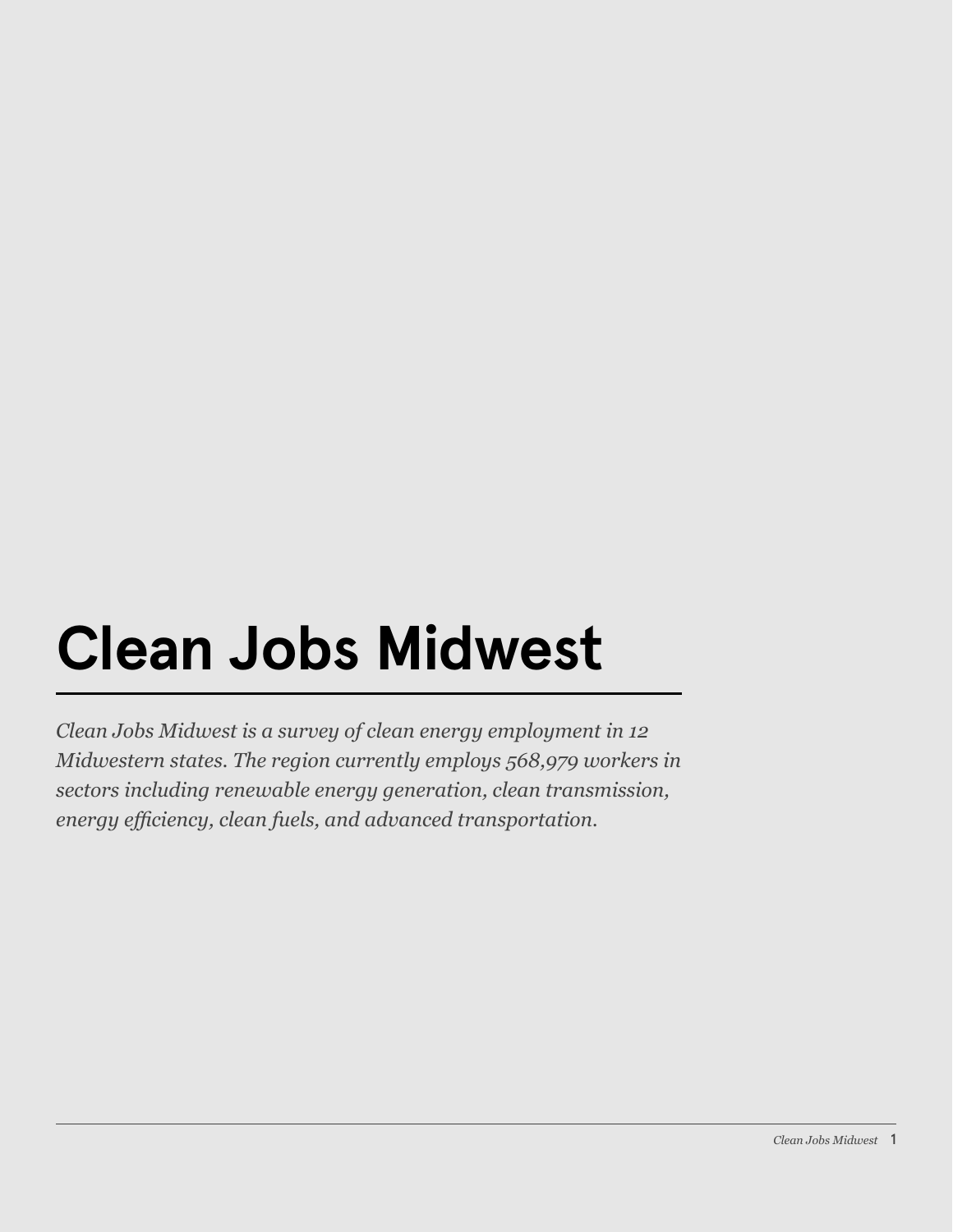## **Midwest** *Story Quick Facts*

The clean energy economy is growing in every Midwestern state—Illinois, Indiana, Iowa, Kansas, Michigan, Minnesota, Missouri, Nebraska, North Dakota, Ohio, South Dakota, and Wisconsin. But we know clean energy can grow even faster. By implementing good public policy — such as state renewable portfolio standards and energy efficiency standards — we can create even more clean energy jobs across the region.



*Tech sector jobs*

This survey illustrates clean energy's size and importance. Data indicates Ohio and Illinois each have more than 100,000 clean energy jobs, while Michigan is home to over 85,000. Regardless of how many clean energy workers a state employs, though, every Midwestern state is playing a role in our changing energy landscape. We're moving toward more renewable energy generation and helping make traditional industries more energy efficient. Several factors, including policies that incentivize renewable energy and energy efficiency investments, are correlated with this growth — and the resulting job growth benefits both individual citizens and the entire region.

Three out of four clean energy workers in the Midwest work in energy efficiency, the region's largest clean energy industry. About 13 percent of the area's jobs are in renewable energy like wind and solar, while a similar amount are employed in the advanced transportation industry. This highlights a shift within traditional automotive industries toward more alternative and advanced vehicles throughout the supply chain.

*Renewable generation subsectors*



**568,979**

clean energy workers in various sectors in the Midwest